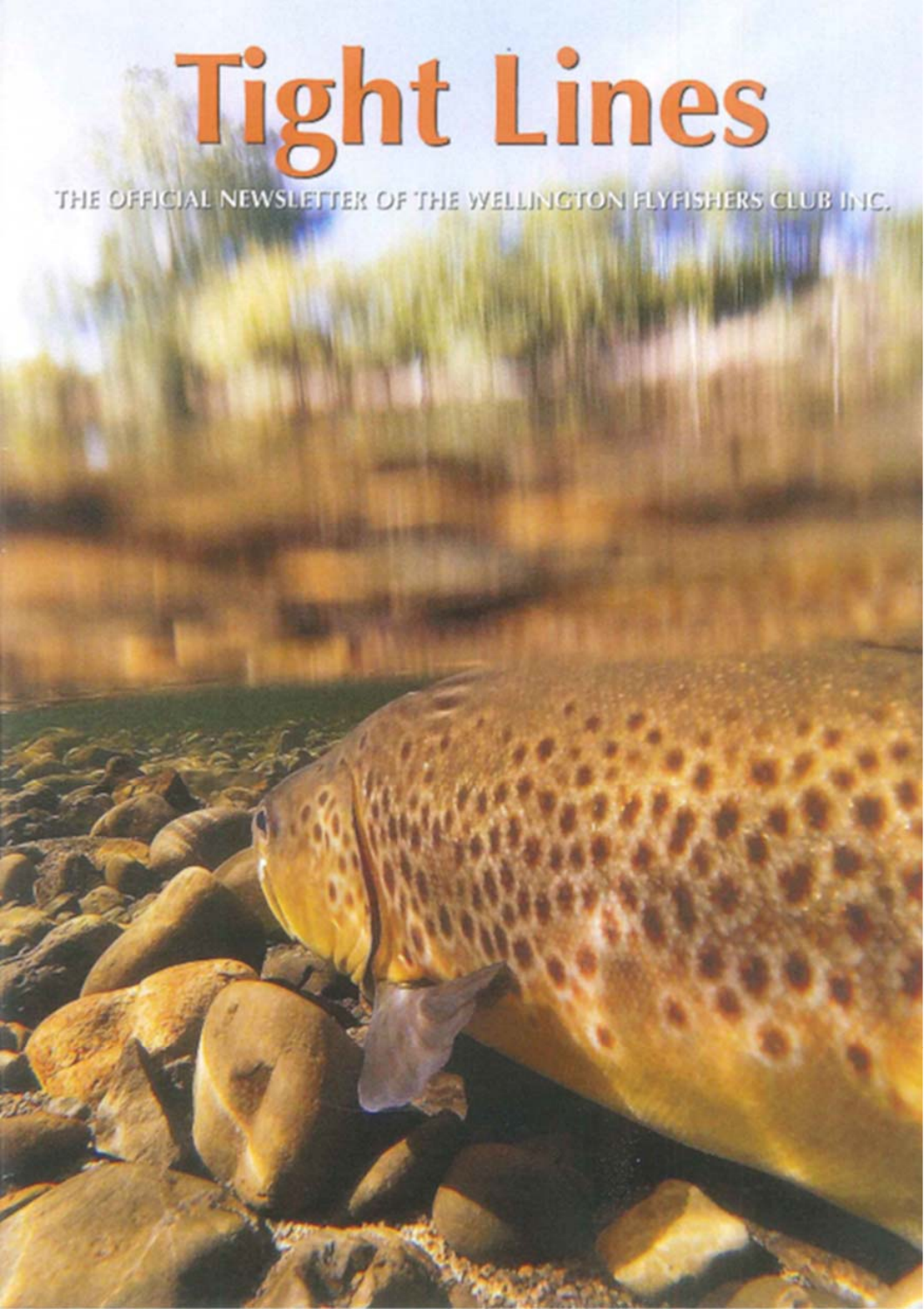# **TIGHT LINES**

## The official newsletter of the Wellington Flyfishers Club inc. **April 2022**

#### **CONTENTS**

| CLUB TRIP TO TUKITUKI, HAWKES BAY 18TH - 20TH MARCH  8 |  |
|--------------------------------------------------------|--|
|                                                        |  |
|                                                        |  |
|                                                        |  |
|                                                        |  |
|                                                        |  |
|                                                        |  |
|                                                        |  |
|                                                        |  |
|                                                        |  |
|                                                        |  |
|                                                        |  |
|                                                        |  |
|                                                        |  |
|                                                        |  |
|                                                        |  |
|                                                        |  |
|                                                        |  |
|                                                        |  |
|                                                        |  |
|                                                        |  |

#### **Cover: Photo by Braedan De Lange**

Any articles published in this newsletter are the opinions of the author alone and do not necessarily represent the views of the club as a whole or other members of the club.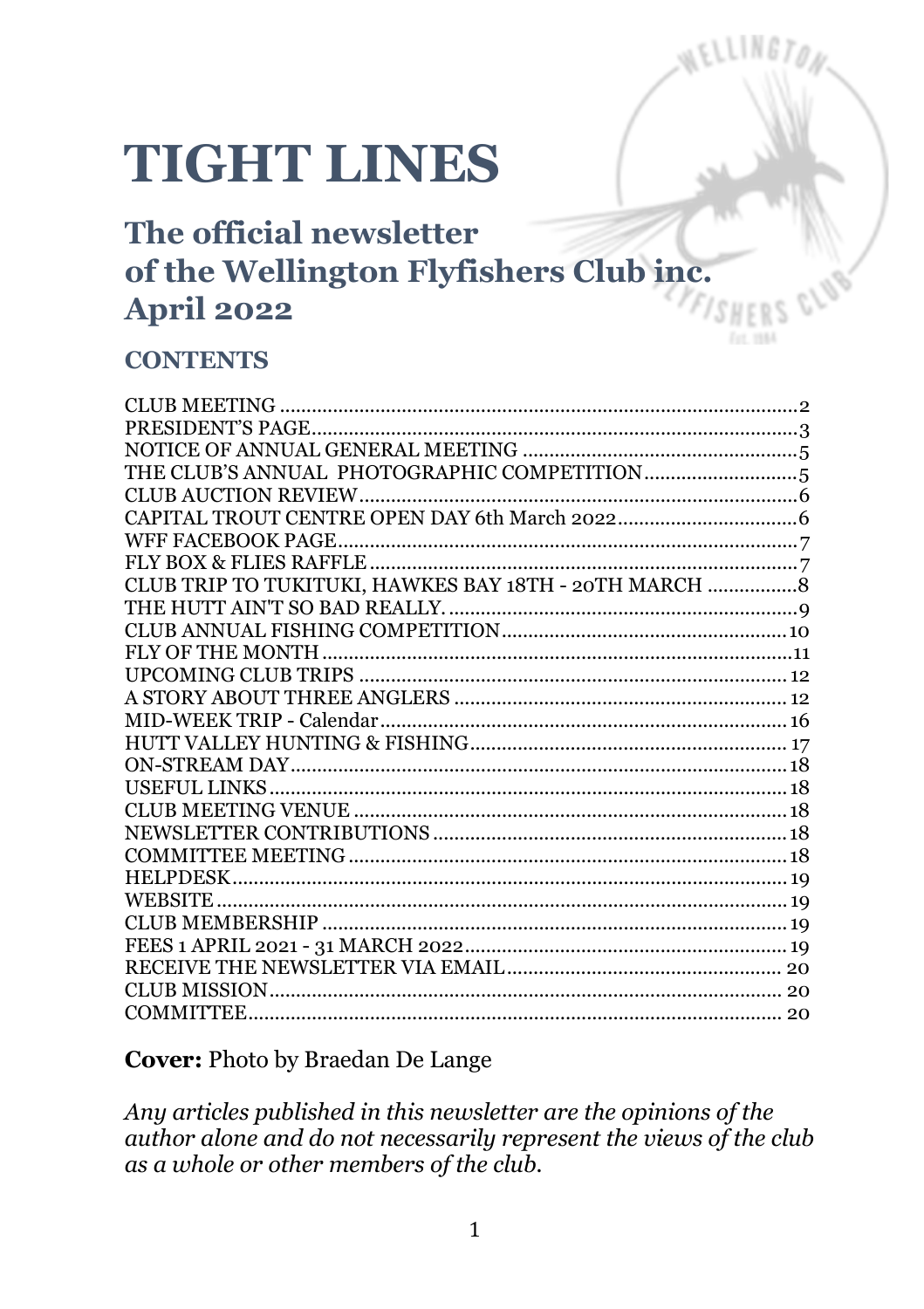# **CLUB MEETING**

**Monday 4 April , 7.30pm**  Tararua Tramping Club rooms - 4 Moncrieff St, Mount Victoria, Wellington

## **South Island Fishing Experience**

#### **EVENTS THIS MONTH**

**Club Champs:** Saturday 9th April (see article in magazine)

**Club Trip**: 22-24 April - **Manawatu**

**Fly Tying:** Monday 18 April

#### **On-Stream Day**:

 Saturday 30 April , **Hutt River** (Please call Strato 04 386 3740 by the Wednesday prior)

**Casting Tuition:** Anyone wanting casting tuition please contact Strato 04 386 3740



#### **NEW MEMBERS**

Richard and Sally Mann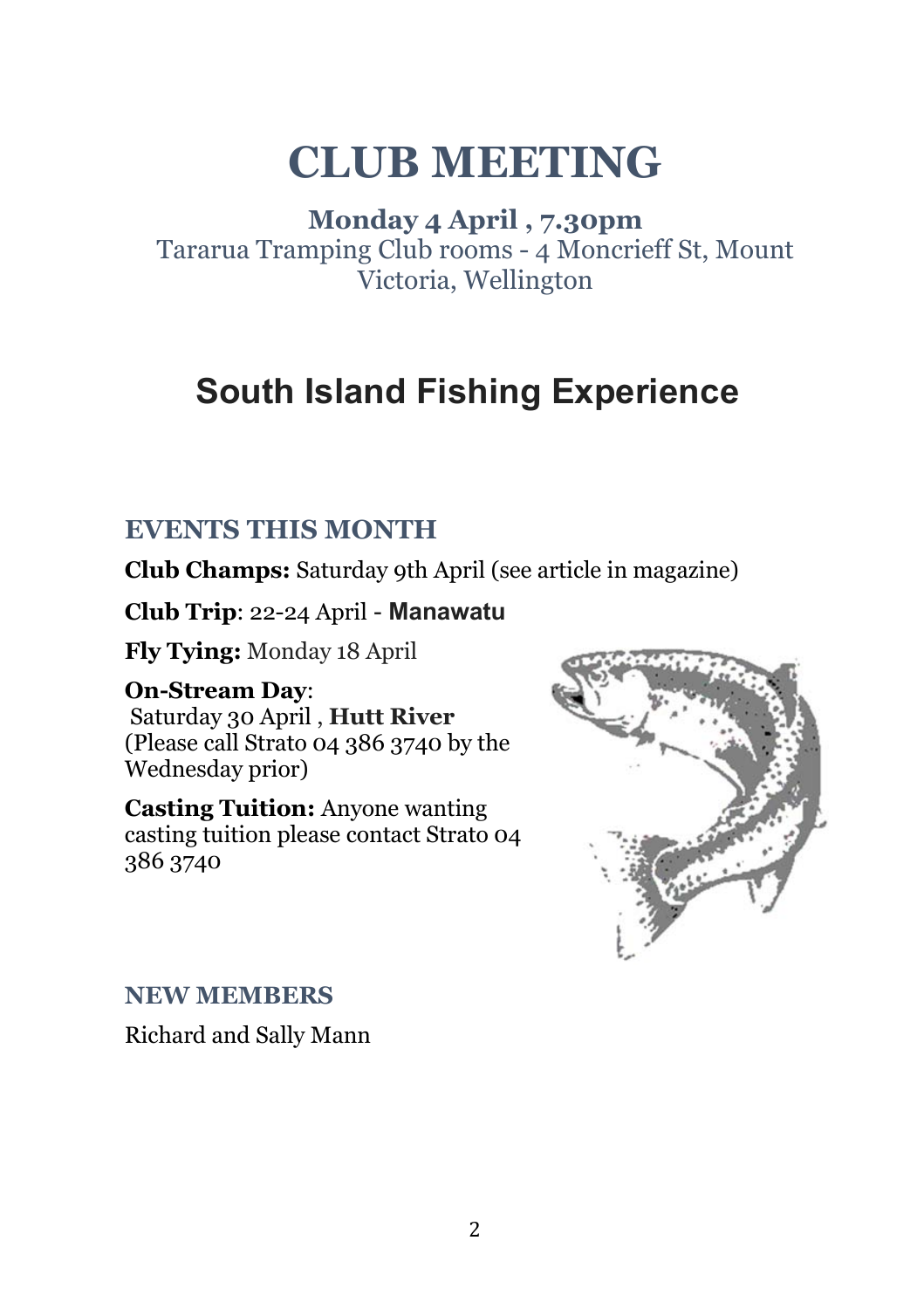# **PRESIDENT'S PAGE**

I finally got out for some fishing, and in the lower South Island, but only for a few short spells as I was travelling in support of the Gearshop Adventure Racing team, competing in the tenth GODZone Adventure race.

Registration was at Wanaka. I found the Clutha River at Albert Town quite different to my few previous visits there, with Lake Wanaka low and the river likewise. It was possible to wade the shallower sections and spot feeding fish. A young fellow, obviously local, entered the river just 40 meters above where I was fishing, to water that I had been working up towards. I chided him politely, suggesting that he was spoiling one of my rare opportunities to fish the Clutha. He took it in good grace and gave me more space. He was certainly a very good fisherman. I landed six rainbows around 3lb, so wasn't overly unhappy.

After a productive start there, we travelled with the team to the start of the adventure race at Jackson Bay, South Westland. The first transitions were up the Jackson River Road and over into the Cascade River catchment. The Jackson River looked very inviting, but I wasn't to get an opportunity to fish there or get close to the Cascade River.

My next opportunity was a couple of hours at Glenorchy. Only one fish from Lake Wakatipu where the Rees River flows in, but that was a first for me in that lake. When I spotted the Gearshop AR team paddling their way across the lake in their pack-rafts it was time to race back and help feed them and transition to their mountain bikes for the next leg of their journey. Next stop was of Mount Nicholas Road, near the Mavora Lakes. As much as I would have liked to fish there, our journey was such that we only just arrived two minutes before the team, which had biked the more direct route down the western side of Lake Wakatipu. Once the team headed off into the Eyre Mountains at 3:00 am, we caught some sleep, packed up and headed to Te Anau to freshen up. The rivers were all very low, but the Upukerora River just north of Te Anau still produced three nice rainbows for a couple of hours fishing. Next stop was the top reaches of the Mataura River, west of Garston. Again, the river was very low and clear. There were only a few pools I reached over the two hours I had spare that had sufficient depth and cover for trout. I couldn't entice the first fish, and the second I spooked as I tried to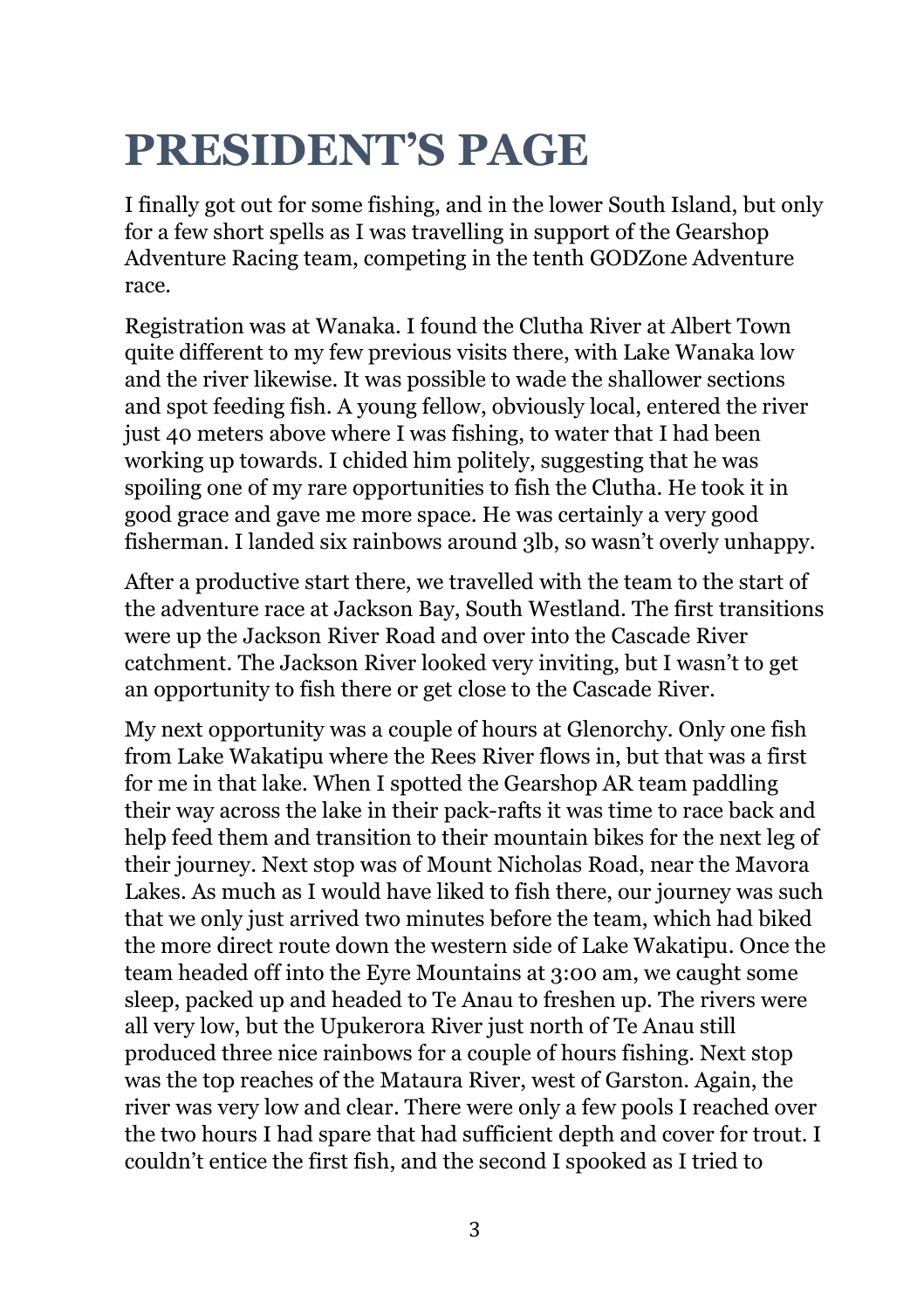ascertain if it was a log on the bottom or large trout. The third I caught fishing into some deep water under a fast riffle flowing from the rapid above. The sort of water that you can never spot fish in any case. That fish was a solid 5lb in superb condition and capped off the trip for me. I got back to the transition area shortly after the AR team had arrived from spending over 36 hours trekking through the Eyre Mountains. They were already being well cared for, and I indicated to them that they could see where my priorities lay! Our next stop was Lake Onslow, while the AR team headed onto the Nevis Road to bike through the Nevis Valley, down to Miller Flat then up to Lake Onslow, visiting check points along the way.

Unfortunately, the transition area at Onslow was well above the lake and not a convenient spot for a cast. Mark that one for another day. After Onslow we drove via a 4WD track to the upper Taieri River. The slow flow of the Taieri through the meandering loops of the scroll plain was fascinating to see. Again, no fishing at that stop, nor the next stop at Outram where the teams transitioned from biking down the Taieri Gorge, including along the railway track, to commence a paddle in kayaks to the mouth of the Taieri River.

We must have done something right as the Gearshop AR team came in 11th place and was one of only 14 teams to compete the long and in places gruelling race. Well done to them.

So not a classic fishing trip, but rewarding none-the-less, and an opportunity to see parts of the country I have never visited before. Strato is also heading down that way soon for a few days fishing, so he will return with some stories and photos to share with us at the next meeting.

Give some thought also to fishing in the Club competition coming up. It's always a friendly event.

*Tight lines Paul*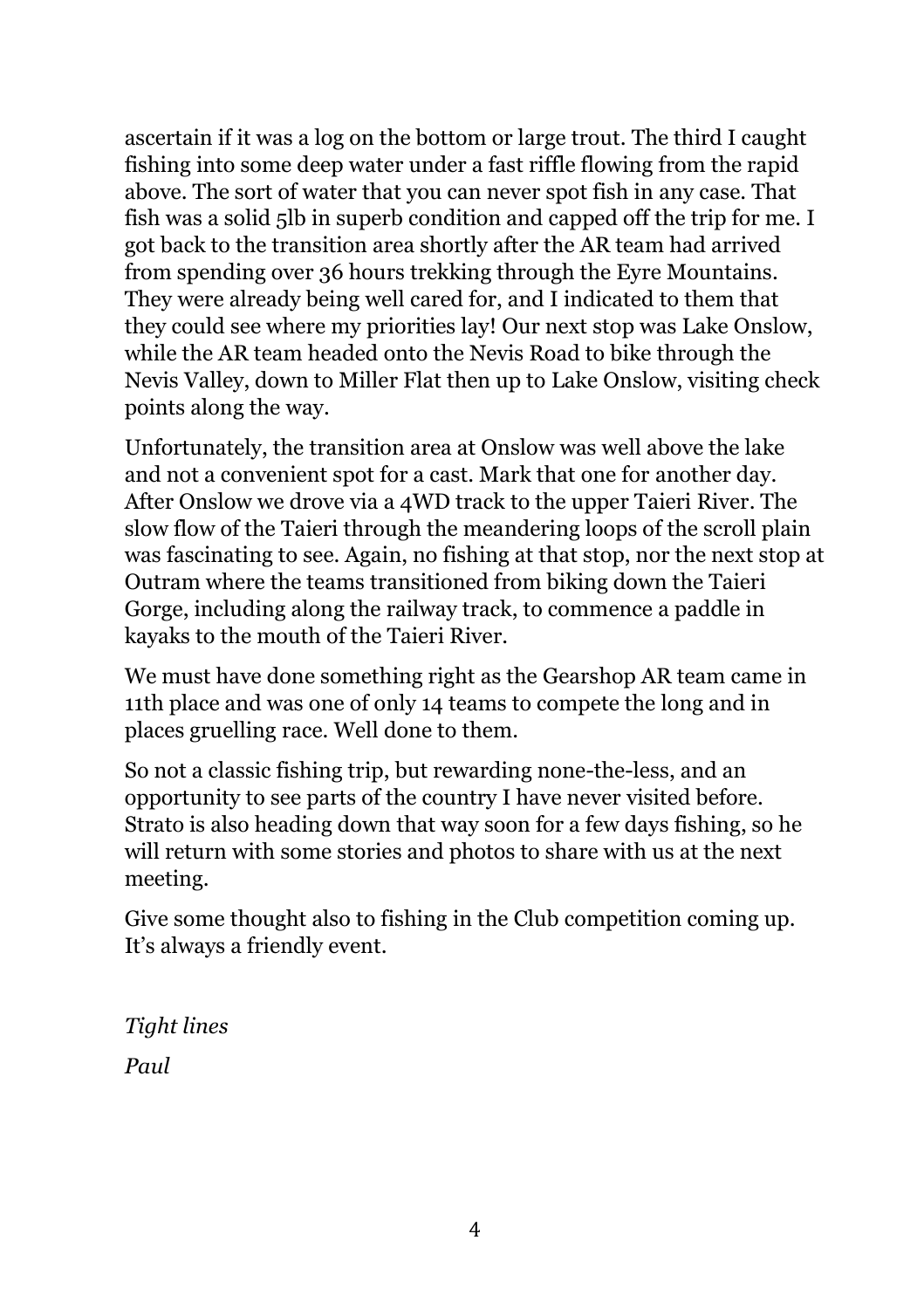**Wellington Flyfishers Club Inc**

## **NOTICE OF ANNUAL GENERAL MEETING**

**Notice is hereby given that Wellington Flyfishers Club Inc will hold its AGM at its normal club meeting on Monday 2nd May 2022 at 7.30pm at the Tararua Tramping Club hall.** 

Full agenda and associated papers will be published in the May magazine.

#### *Reminder*

## **THE CLUB'S ANNUAL PHOTOGRAPHIC COMPETITION**



**will be held at the AGM on 2nd may.**

- You must have taken the photos
- Limited to 2 photos per person
- Photos must have a fly fishing theme or scene
- No specific size or orientation required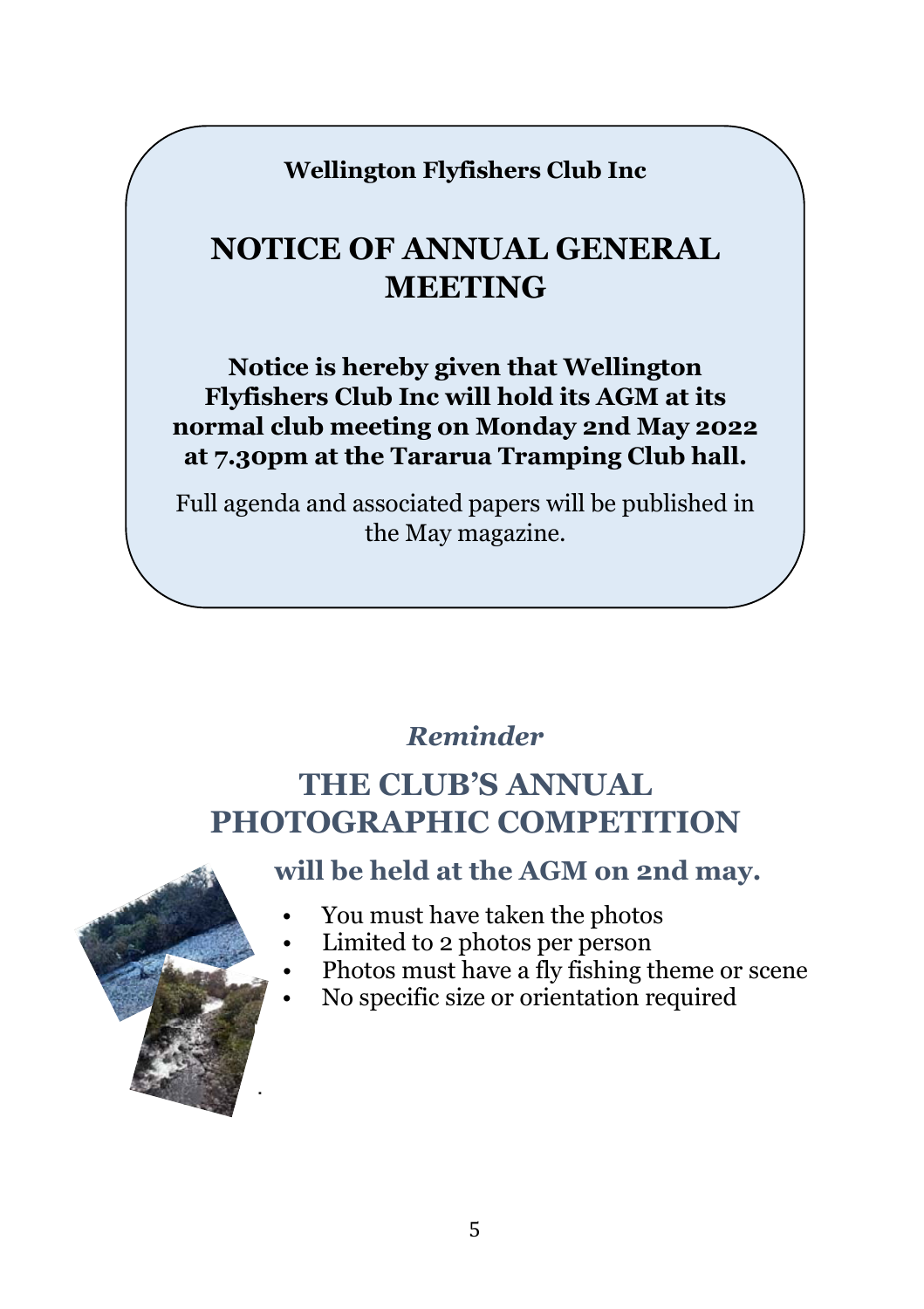# **CLUB AUCTION REVIEW**

Despite the restrictions of covid-19 there was a very good turnout of club members and friends for the Club's annual auction.

The generous donation of goods by club members and from Hutt Valley Hunting & Fishing and the great performance of auctioneer Pat McShane resulted in an excellent return for the club, which was above expectations.

The Club still has a number of items available for sale which will be advertised over the coming weeks.

## **CAPITAL TROUT CENTRE OPEN DAY 6th March 2022**

Fine weather and some excellent conditioned rainbows supplied by the Turangi Hatchery proved a great success for the 50 children who attended the Open Day.

Members of the Wellington Flyfishers Club assisted all the children to catch very feisty rainbows ranging from 1lb to 4lb, in what many parents described as being a real highlight for their children.

#### *Reminder*

### **Wainuiomata River season ends on 30th April.**

Check Fish & Game regulations for other rivers before you plan your trips.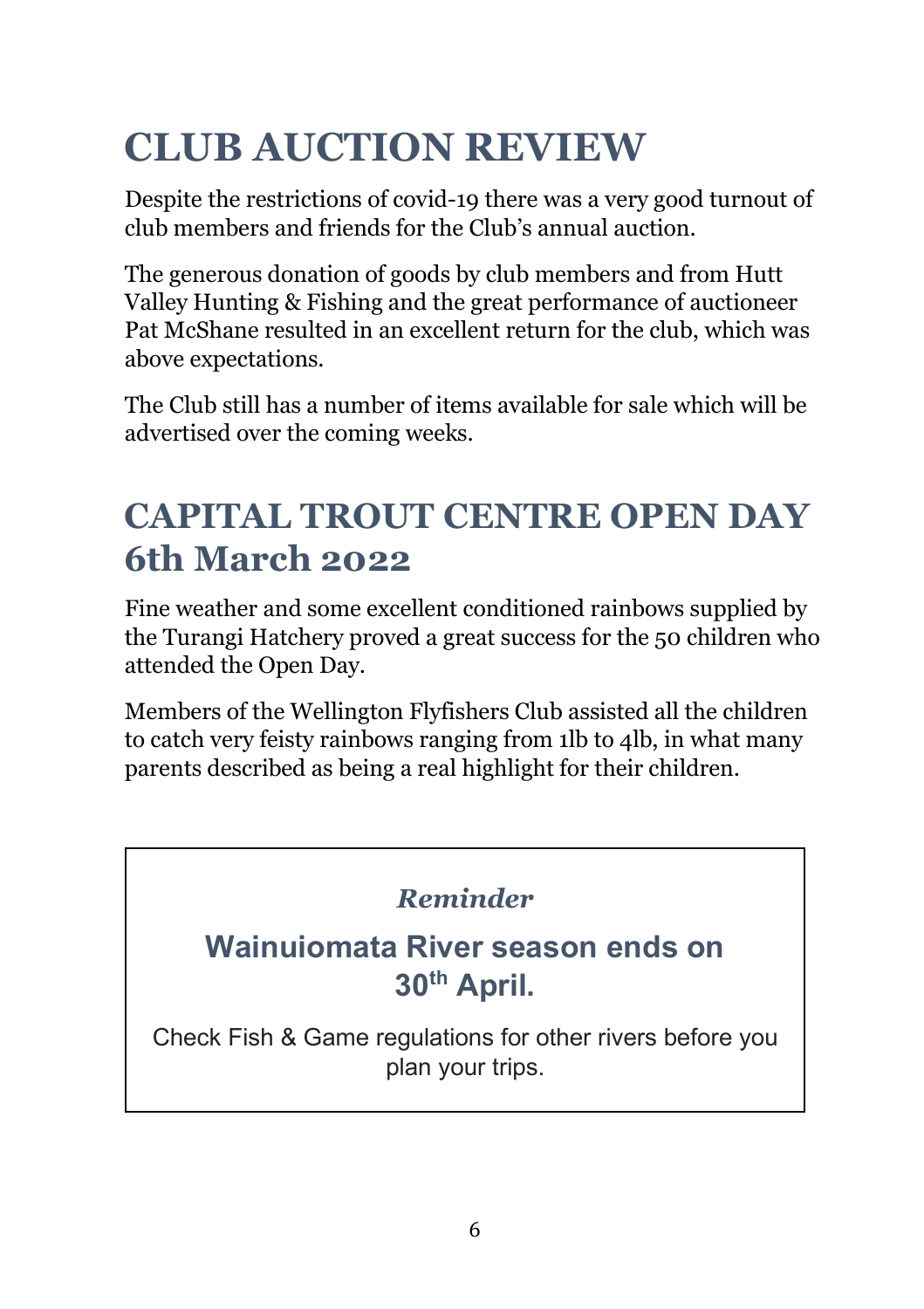# **WFF FACEBOOK PAGE**

Susanne Lang has taken on the position of updating the club's face book page. Have a look.

https://www.facebook.com/WellingtonFlyfishersClub

## **FLY BOX & FLIES RAFFLE**

We have been advised by Richard Benefield that the four boxes of flies that he generously donated to be raffled as a fund raiser for the Capital trout Centre, were intended to be two raffles with a first and second prize drawn.

Therefore the current raffle #1 means you have the chance to win Fly Box #1 (172 flies and fly box) and Fly Box  $# 1.2$  (115 flies and fly box).

Tickets are only \$5 each.

.

Get your tickets at the April meeting.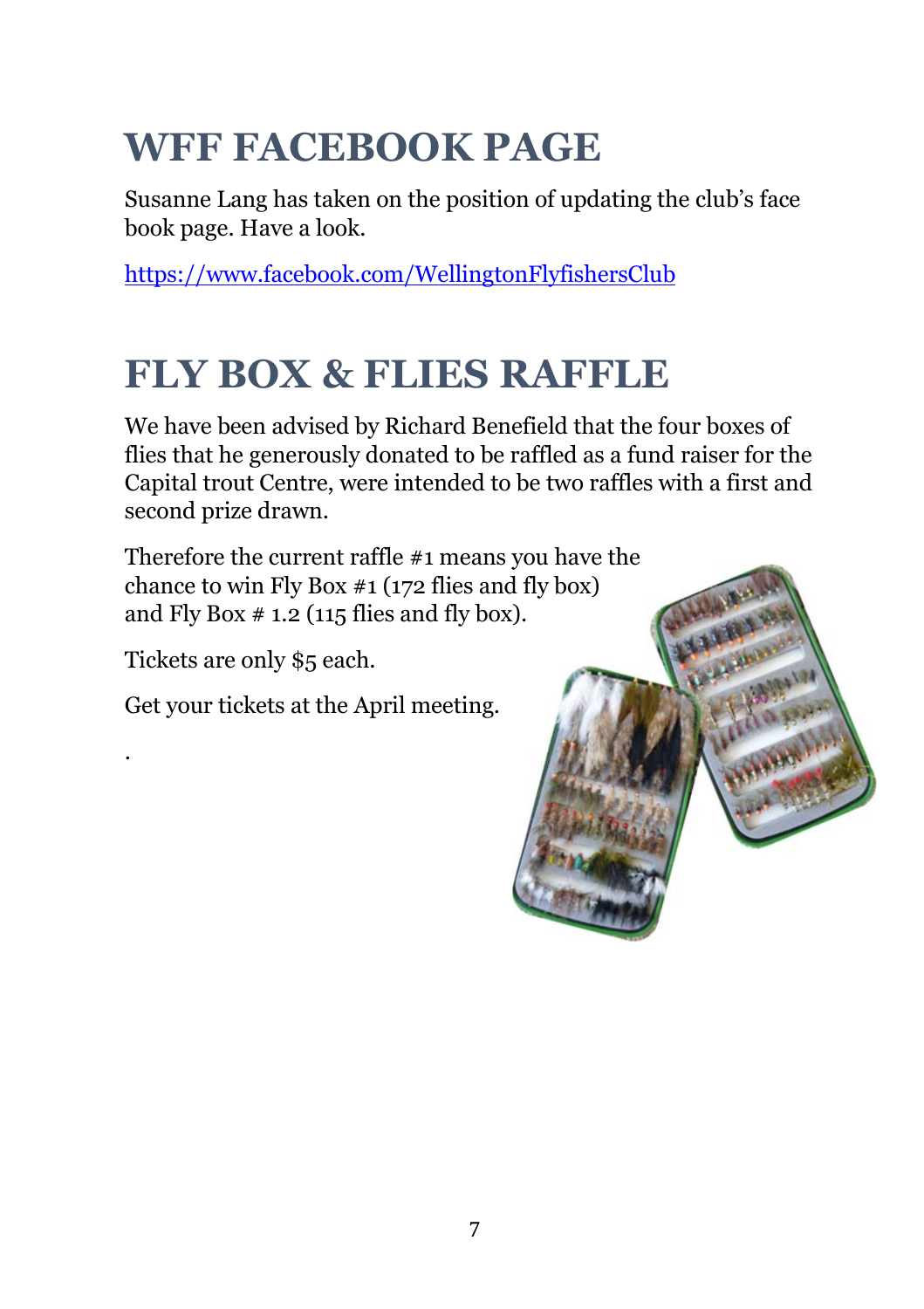## **CLUB TRIP TO TUKITUKI, HAWKES BAY 18TH - 20TH MARCH**

Ten club members made our annual trip to the Hastings Club's Patangata fishing lodge. Reports that the river had been fishing hard in recent weeks were probably due to the warmer weather rather than any lack of the usual good numbers of rainbows.

Strato and Jarek left early on Friday morning for a stop on the way at the Makuri Gorge. The trip from the road down to the river and indeed along the river is somewhat arduous and tests one's physical abilities. This however did not distract from the beauty of the gorge with its waterfalls and cascades (see photos). Unfortunately only one fish was caught and the next stop was a brief visit to a couple of pools on the Manawatu. These produced twelve feisty rainbows up to 3lb with Strato landing seven on the nymph and Jarek five on the downstream Woolly Bugger.

Arriving at the Lodge, Brian had already picked up a couple of fish in the runs above the bridge and Strato and Jarek both added one each to the tally.

The weather was beautifully fine the following morning and this proved the case throughout the weekend.

Unfortunately the information received prior to the trip that the fishing was hard proved to be correct with only Jarek, Phil and Zac producing any significant numbers.

One of the highlights of the trip was the evening meal in the Patangata Tavern, which was enjoyed by all. The evening was also notable for a group of approximately 30 young women celebrating a hen's party for the coming nuptials of one of their group.

Sunday again saw us back on the river early and although plenty of fish were sighted, most of the ones hooked were generally lost as a result of spectacular aerial displays. This was particularly the case with Strato who in one run, fishing downstream using olive Woolly Buggers, hooked into 7 excellent rainbows estimated to be between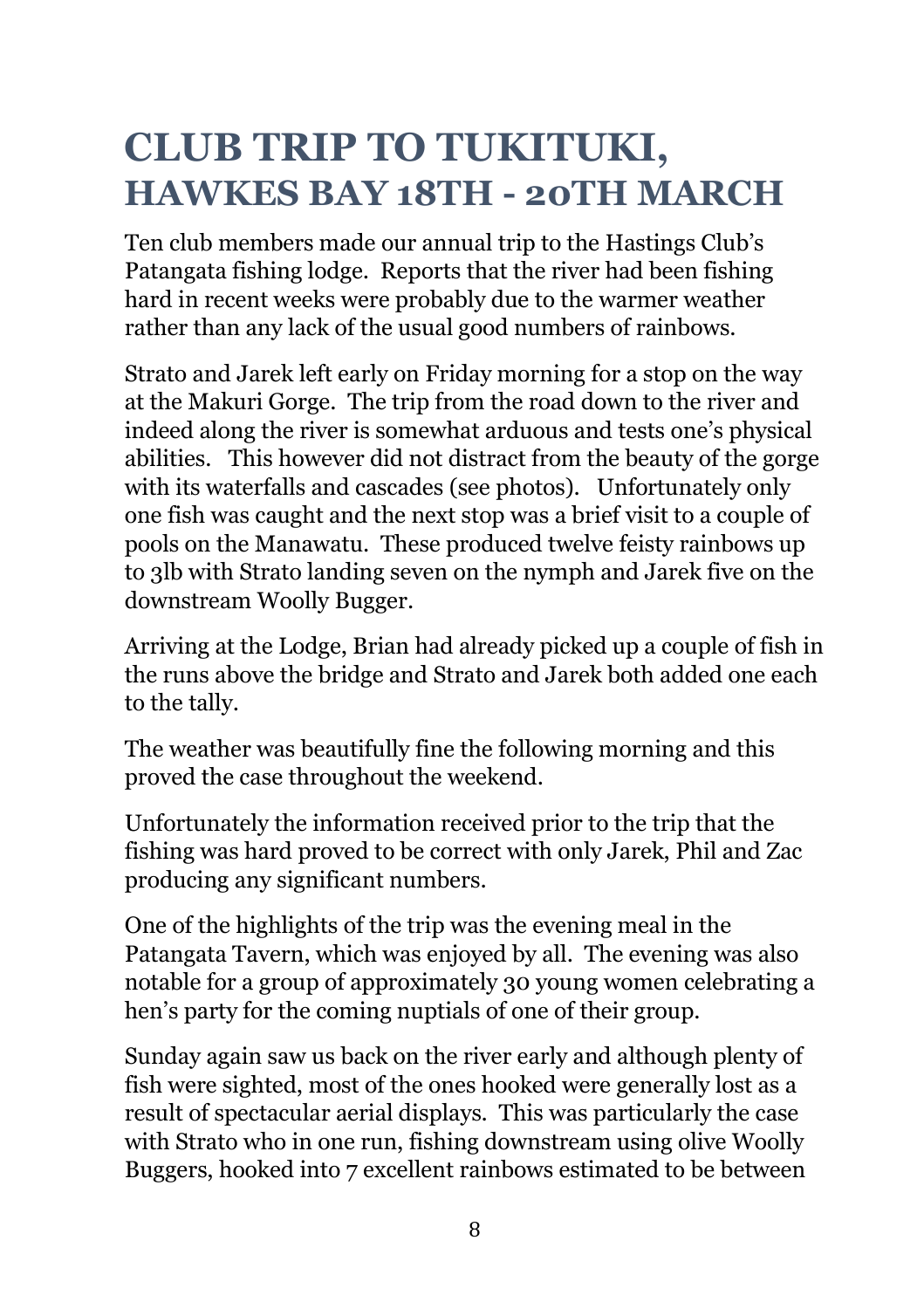4lb and 7lb clearly evident from their magnificent leaps and runs but unfortunately resulting in only two coming to shore.

In all the group landed approximately 30 fish for the weekend but the trip will be remembered more for the fish lost rather than the fish that came to the net.

The Hasting Club's Patangata Lodge is a great place to stay and this added to the enjoyment of the whole group.

## **THE HUTT AIN'T SO BAD REALLY.**

*(this should have gone in last months newsletter)* 

Hi Strato,

Wasn't sure who to send this to but Scott suggested you. A nomination for heaviest fish for the month. Failing that hopefully a picture to get a bit of interest for people to get out on the Hutt.

There are some great fish in there at the moment and willing to take the dry fly as well now that we have had some rain. This one was just hours before the cyclone hit us and came up for a cicada pattern as the river was starting to rise.





Net scales had it at 7.5 pounds. Hope all is well at your end

Kind regards, Braedan de Lange.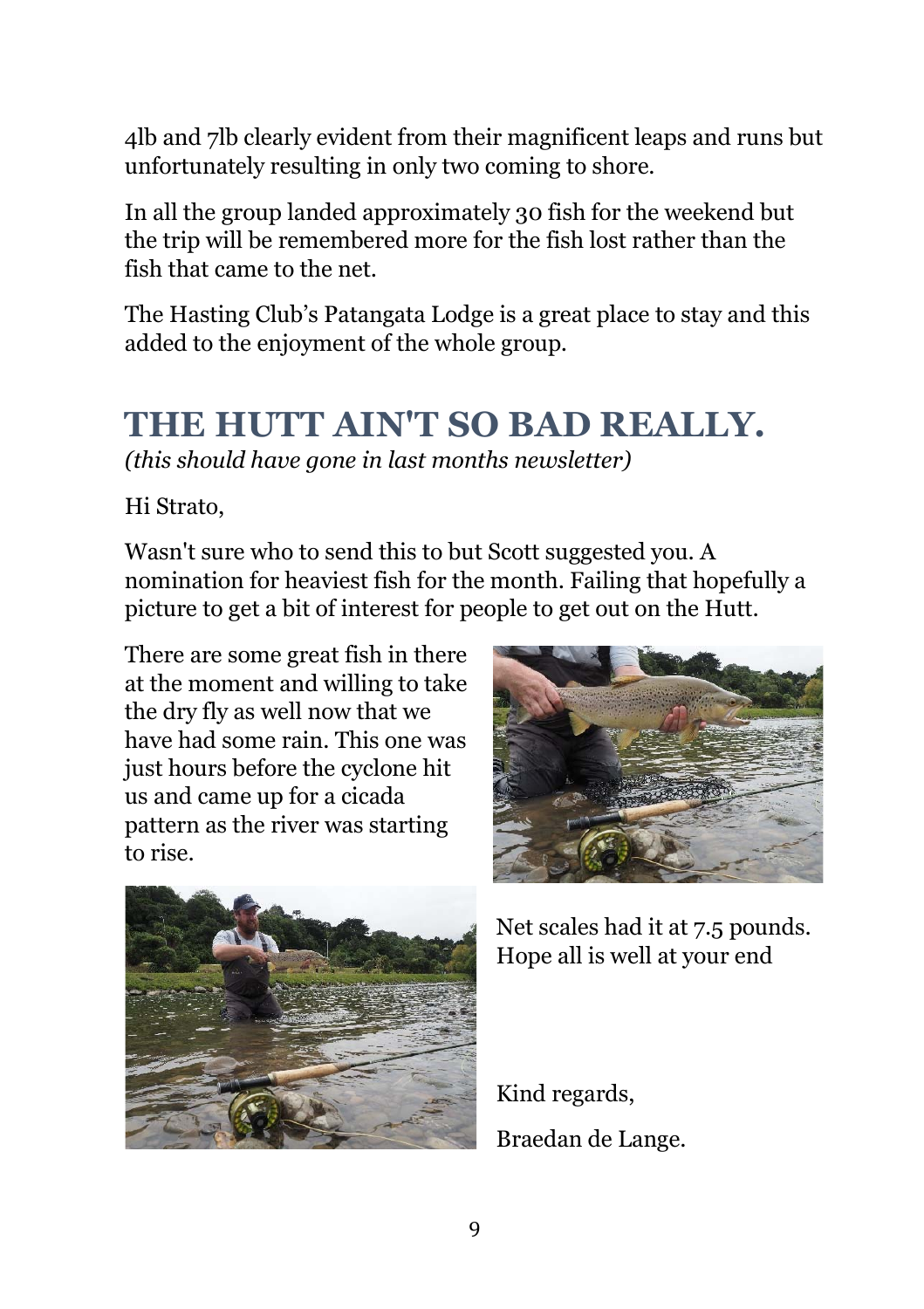# **CLUB ANNUAL FISHING COMPETITION**

The annual competition for the Club's fishing trophy is to be held on the Ruamahanga River on Saturday 9 April. This has always been a friendly affair and closely contested by a few keen anglers. The competition is not restricted to experienced anglers, and less confident anglers are welcome to join. If we get enough competitors, we will run a handicap competition in addition to the Club Cup.

Anglers are paired together and take turns to fish. Where possible we pair the less experienced anglers with the experienced anglers. This way they can pick up on a few ideas from the experienced anglers.

There are some good numbers of fish in the Ruamahanga, and we try to allow every angler to fish fresh water. That will depend on the number of competitors and conditions on the day.

Full competition details will be sent to competitors before the competition. Note: the competition rules are to fly fish, and to meet the Fish & Game regulations only, i.e. competitors do not have to conform to Sports Fly Fishing NZ rules. Competitors will control for each other.

We will meet up just upstream on the true right of the River close to Gladstone Bridge at 8:00 a.m. and allocate the pairs and beats from there

If you are interested, or want more details, please contact Paul by email: pbakerema@gmail.com. Please also include your mobile phone number as it can sometimes be necessary to give late notice of cancellation if the river looks like being in flood on the day.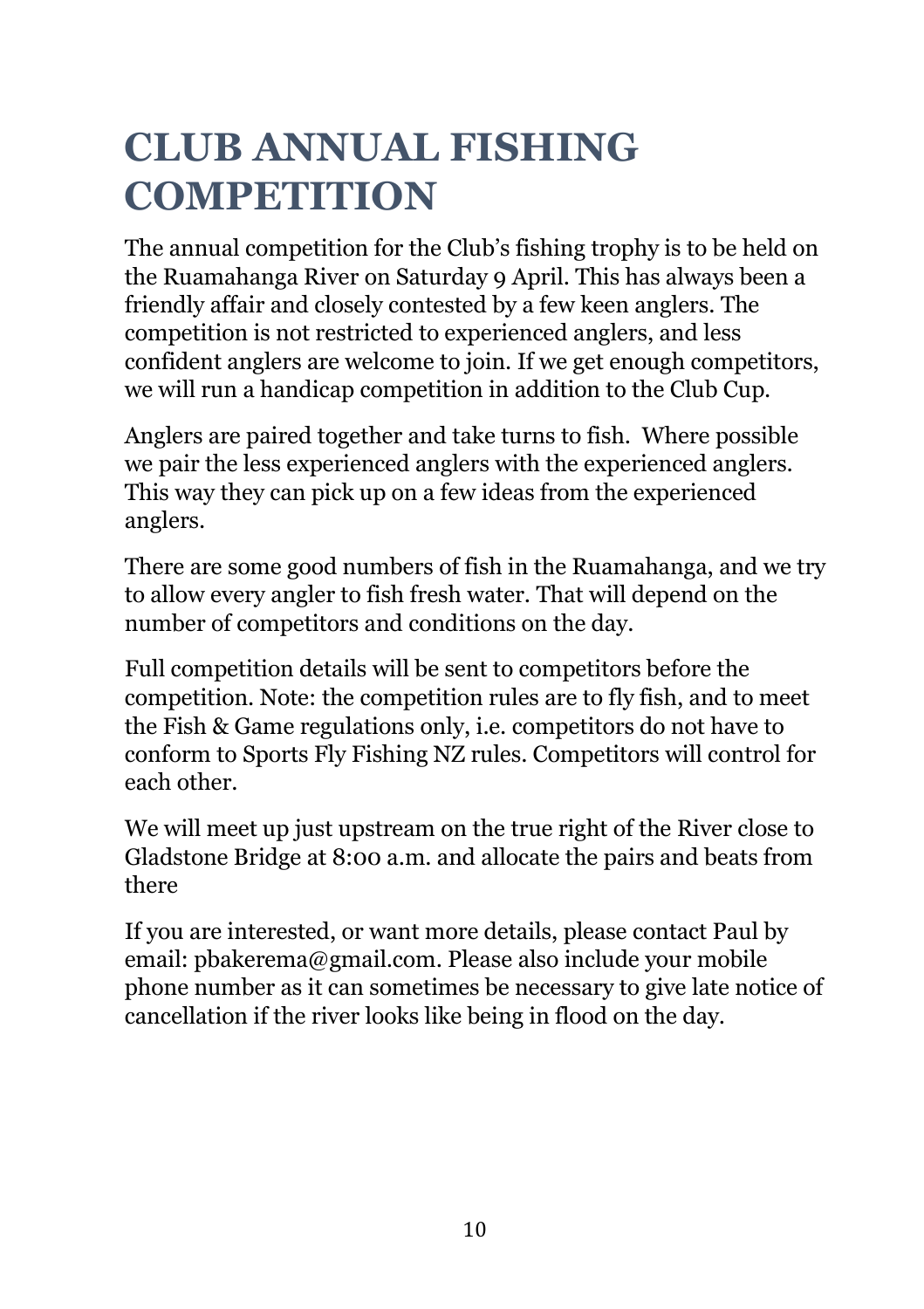# **FLY OF THE MONTH**

**Monday 18 April, 7.30pm -** Tararua Tramping Club Locker Room (Access through side door on north side of building)

#### **Red Setter**

With winter fishing fast approaching and with downstream lure fishing showing a resurgence, especially in the Turangi/Taupo area, the Red Setter is a "must have" fly.



This is another easy to tie essential pattern.

Created in the 1940's by Geoff Sanderson of Turangi, this pattern is still a great fish catcher.

Popular with Rainbows and Browns, this fly can be fished in rivers and at the river mouths. Even sea-run browns in the Hutt River during late summer will take it when fished with a floating line.

| Thread                                            | Danville Monocord 3/0   |  |
|---------------------------------------------------|-------------------------|--|
| Hook                                              | TMC 3796 size 2-10      |  |
| <b>Tail</b><br>Red fox squirrel or black squirrel |                         |  |
| <b>Body</b>                                       | Hot orange chenille     |  |
| <b>Hackle</b>                                     | Natural Brown or Ginger |  |

If anyone has suggestions for fly patterns they would like to see tied at the fly-tying meetings please let Strato know (386 3740)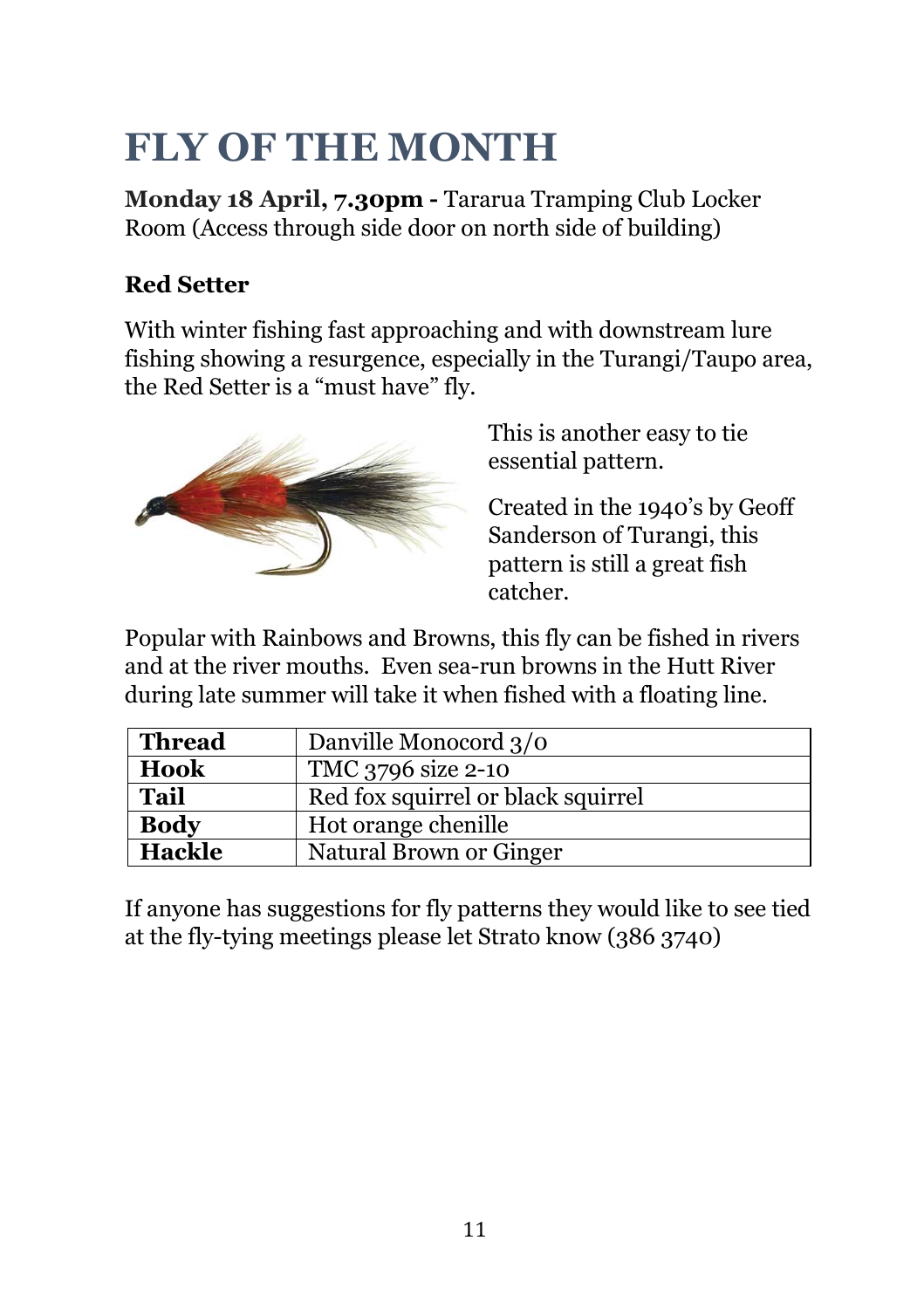# **UPCOMING CLUB TRIPS**

## **Manawatu - April 22th/24th**

| April 22th/24th      | Manawatu                                        |
|----------------------|-------------------------------------------------|
| May $13$ th/ $15$ th | Manganui o te Ao<br>(Camping at Ruatiti Domain) |
| June $24th/26th$     | Turangi                                         |
| July 29th/31st       | Turangi                                         |
| August 26th/28th     | Turangi                                         |

To book a place please contact Strato (04) 386 3740

## **A STORY ABOUT THREE ANGLERS**

Here we have a story about three anglers from the Wellington Fly Fishers Club, fly-fishing the Mohaka River, late February 2022 during a five-night stay.

The Mohaka river is on the North Island of New Zealand in the east central region of Hawke's Bay.



Mohaka is a Maori word, roughly translated it means "place for dancing".

So, who were these anglers? Where did they stay? Where did they fish? What results did they end up with? The mysteries shall be unravelled soon!

Watch and believe, here is a "true" story of what unfolded!

Is this an invasion, onto a fishing location?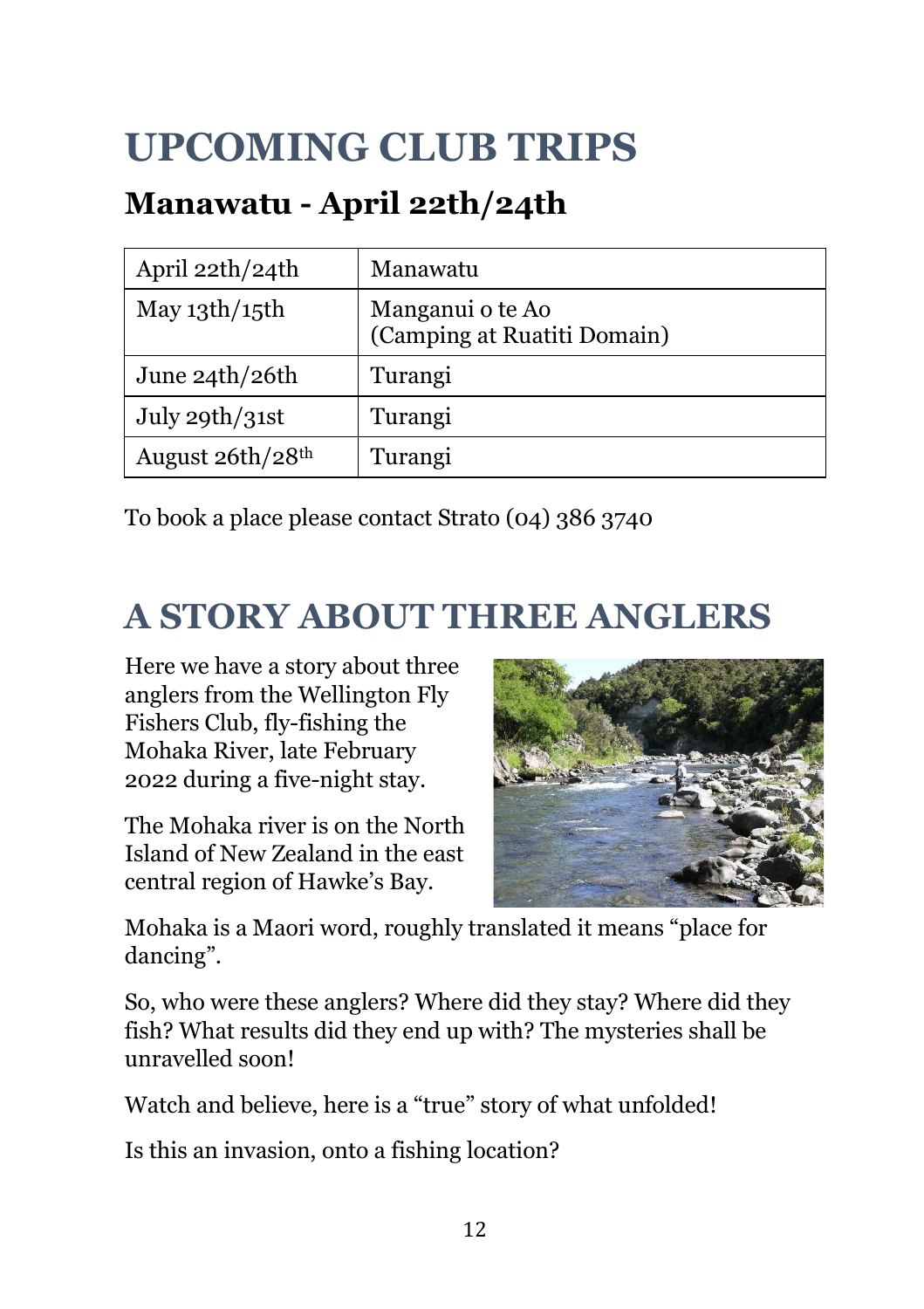There was a vehicle coming from Miramar, another vehicle from Paraparaumu and yet another vehicle from Lake Tarawera! From all over the country!! Sounds like a meeting for a convoy!

These vehicles all congregated on Sunday, at the corner of SH 5 and Ohurakura Road, to meet up with the hosts of some newly available accommodation at the former Esk

Forest HQ camp, near Te Pohue.

The vehicle occupants were destined to descend onto the Mohaka River for four days fishing!



With one of these days as a raft/fishing day, these anglers of the "Wellington Club Fishing members eager for mid-week fishing" were keen to attack the Mohaka River in their search for trout and happy days!

Beware, as these anglers mean business! Age will not deter us and while we may seem oldish in years and rely heavily on those wading sticks, our enthusiasm is as prominent as any young keen angler.

Our days fishing may be shorter than those younger than us, but we seek quality time fishing!!

(And later, quality time resting, often with the help of a refreshment or two).

So who did we have in this party?.... Lindsay, Grant and Maurice.

So, after unpacking, was it to be down Waitara Road or McVicars Road?

The vote was unanimous, we stayed put. This was a decision to adopt a fundamental rule for retirees –

#### *"do not do today, that which you can put off till tomorrow".*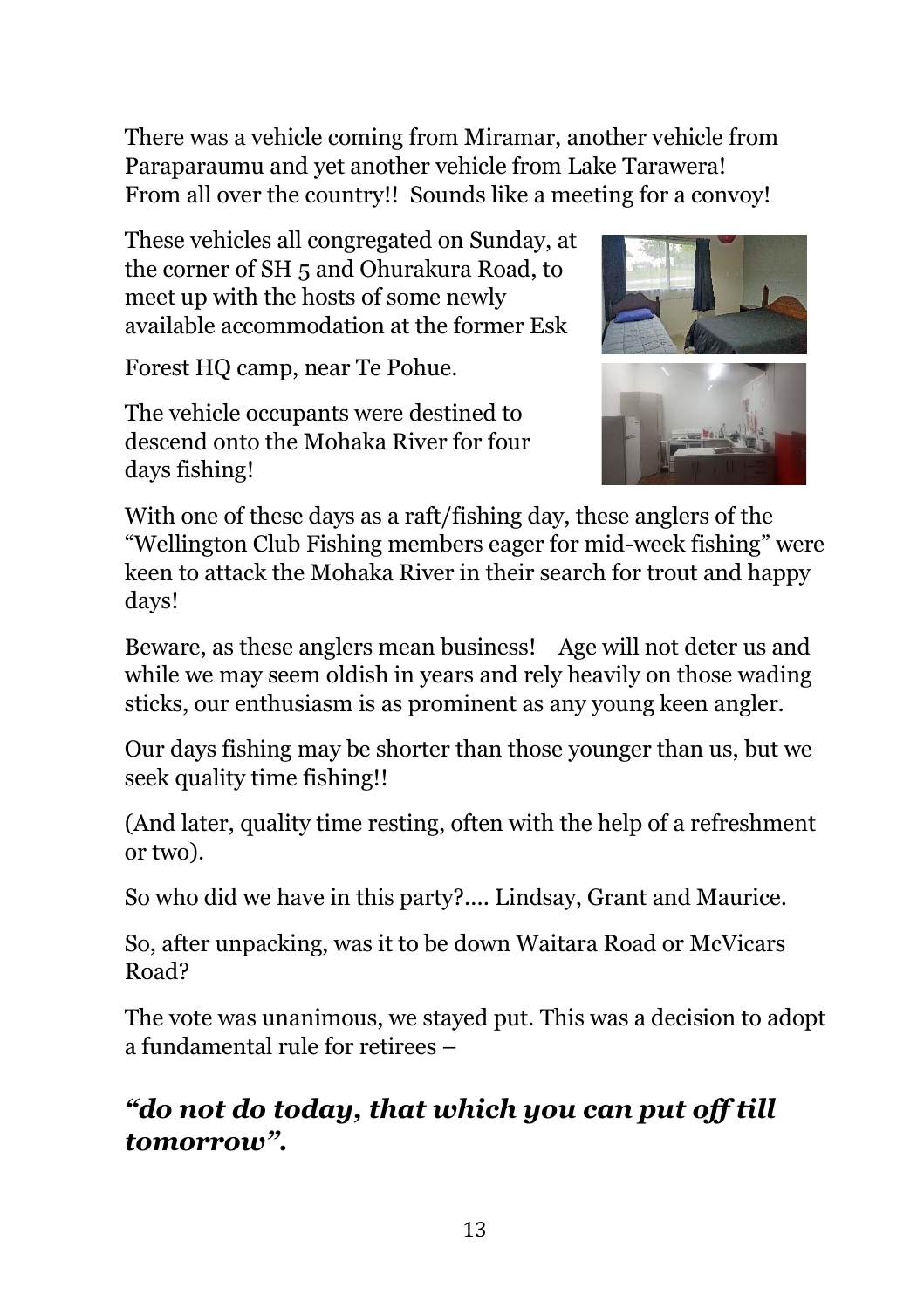#### **Full Day 1**

Our vehicles took us down to McVicar Road first access by about 9:00am. After trying two more access locations along this road, we settled for lunch at Glenfalls Reserve. This kept us busy till three happy, but getting



tired, anglers called it a day. Back to the accommodation by 4:00pm and in preparation for the rafting trip the next day. With preparations underway Lindsay found a big difference between a beer bottle and a bottle of beer! (One is full and the other empty). *9 fish today.*

#### **Full Day 2 "Our Raft Trip"**

Much can be said, so a shortened version is here.

Meeting with the rafter at 8:00am got us all geared up and on the water about 9:00am.

The route was from Glenfalls Reserve to the first Everett's Landing, stopping to fish on the way.



The countryside beauty, the blue ducks, the frothy rapids water with an experienced raftsman and fine weather all added to a pleasant fishing and rafting experience.

Maurice contributed to caffeine-flavoured lunches when his coffee flask leaked into the contents of lunch boxes.

Most trout were released for another day.

Yes, we had a "smashing" time. To find the meaning of "smashing" ask a participant. No tales from me, says Maurice. Before coming back in the van, we were asked "Did you all break down your rods?".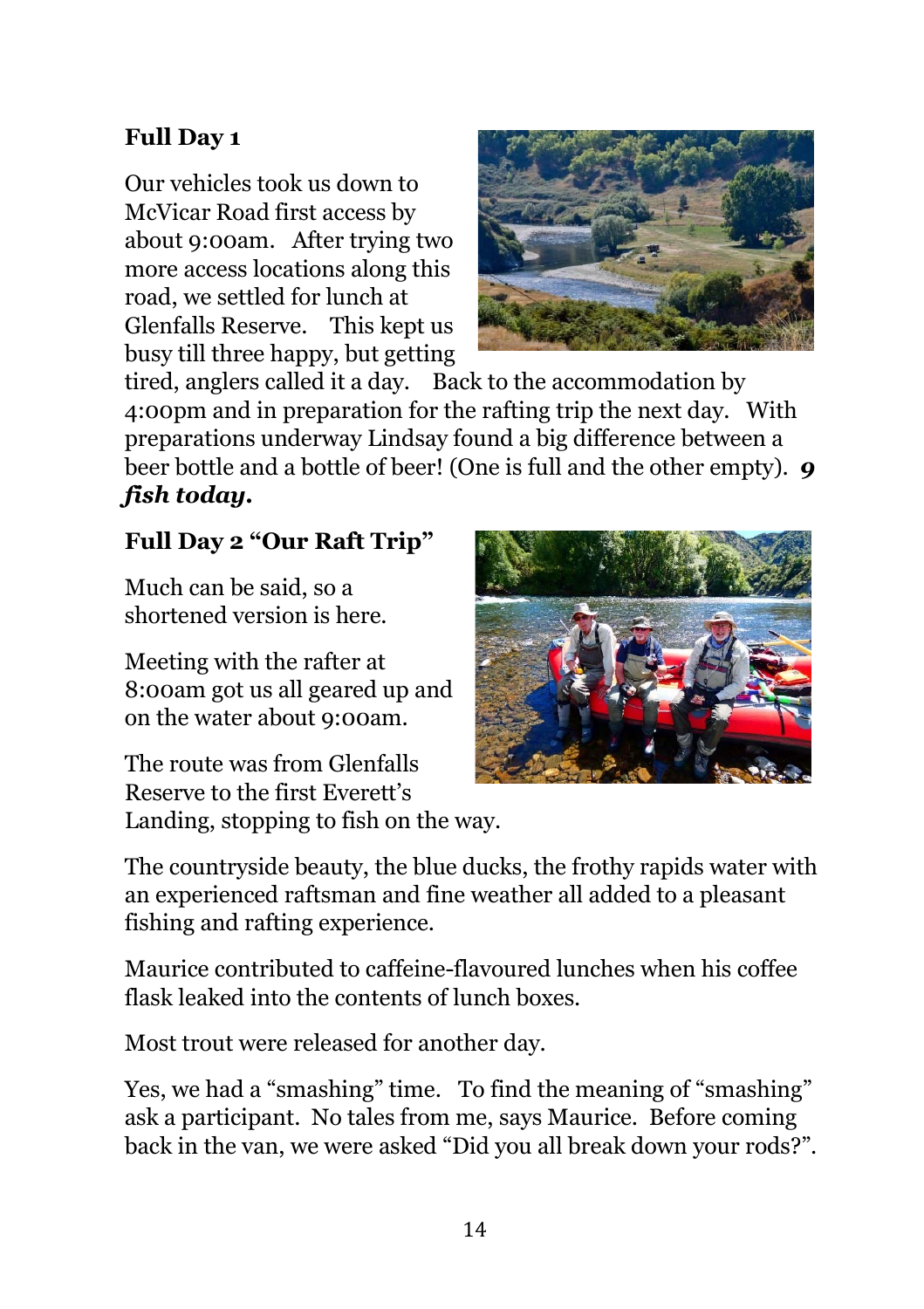

"Yes, we sure did;" was our joint response – two of them in fact, noting the emphasis on "break" rather than "down".

When the anglers asked Maurice for a similar trip about the same time next year, what more can be said! *16 fish today.*

#### **Full Day 3**

Off for a small walk before fishing was to start.

Parking at Everett's Landing we walked up and down to the old Everett's camping ground.

What looked like promising water gave Grant a trout on his second cast. It was not till Maurice ventured upstream till he hooked into his first trout of the day. Most trout were in the 1 lb to 2lb region so were released to get fat for our next trip. With dark clouds coming we walked down another path to the river from where the old toilets were. Grant, Maurice and Lindsay all hooked into trout here to Maurice's amazement. This enjoyable and pleasurable day was soon to come to an end as those grey clouds turned to light drizzle.

On the drive home this turned to rain. *11 trout today*

#### **Full Day 4**

This was to be our last day fishing – up McVicar Road and then to check out other accommodation.

Maurice started the day well with one on his first cast. So how did the rest of the day go? Let's just call it a slow day that got even slower and slower. We met up with Tim Anderson of the NZ team who put on a display of wet lining and landed a good size fish. 3 trout today = 39 trout on this trip.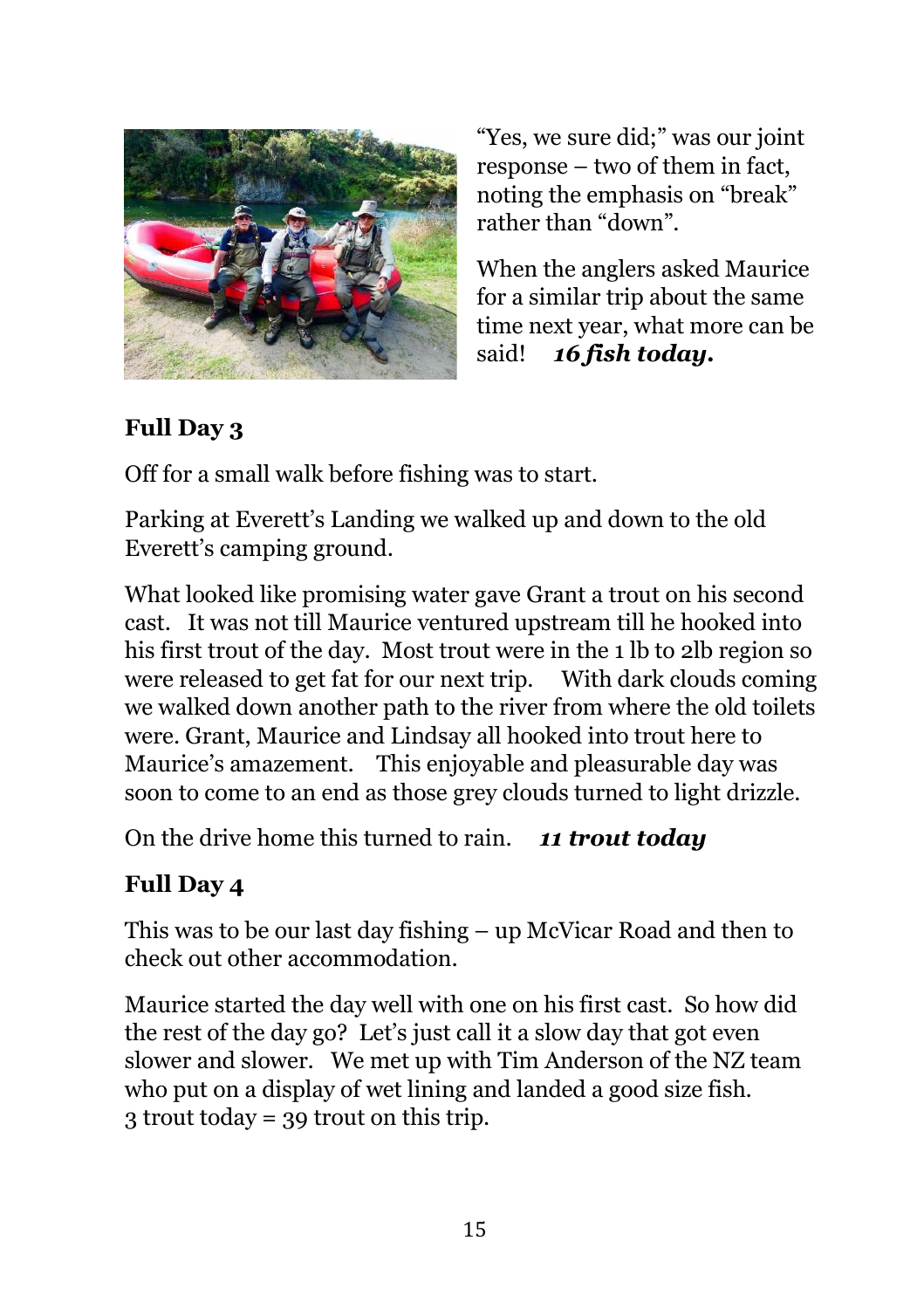Back to the accommodation as the day heated up, as usual we had a good selection of hors d'oeuvres – cucumber with salmon and creamed cheese; slices of watermelon; crackers, dried apricots and crystalised ginger.

Friday saw our departure, after some full fishing days! Some early birds tried to sneak away early. Alas, this early riser found his car with a flat battery, so had to wait for the AA to come from Napier to effect his rescue.

Overall, we enjoyed the trip; the fishing was not easy!

We wish the National Team well with the National Championships on the Mohaka coming up soon.

If you are interested in joining these trips booking early is needed. the April and May trips seem to be already fully booked. Contact Maurice; Tel Paraparaumu 04 2989663 not after 8:00pm.

Watch the YouTube video: https://www.youtube.com/watch?v=CC5g-hWHVwk

# **MID-WEEK TRIP - Calendar**

| Month | Trip details                                                                               |
|-------|--------------------------------------------------------------------------------------------|
| April | <b>Manawatu River - Fully Booked</b>                                                       |
| May   | <b>Rangitikei - 9 May to 13 May - One Space left</b>                                       |
| June  | <b>Tukituki - Sunday 12 June to Friday 17 June</b>                                         |
| July  | <b>Waimarino and Tauranga Taupo River mouths</b><br>about Sunday 24 July to Friday 29 July |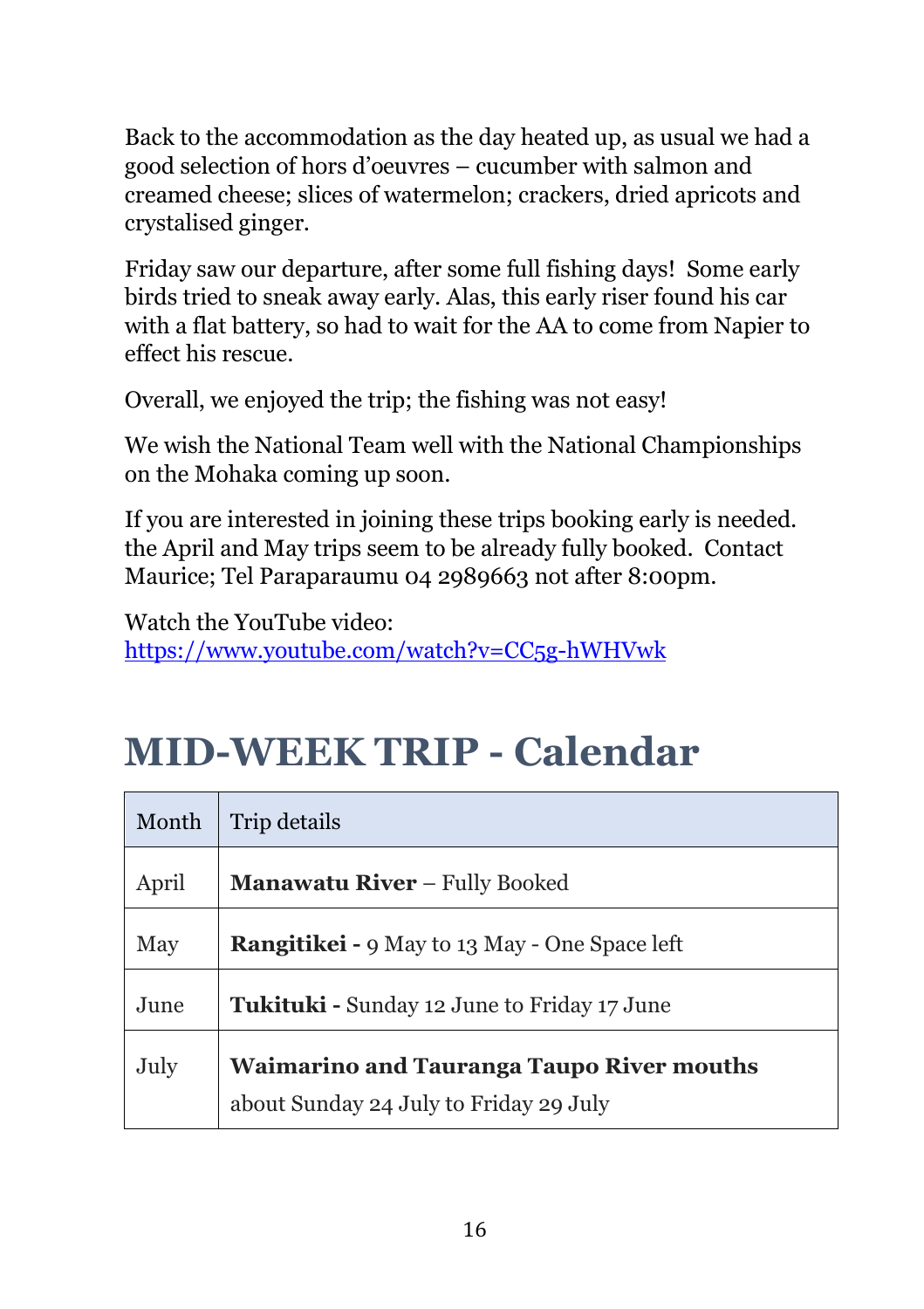

#### **Snowbee Float Tube**

\$499.99

#### **Fishermans Raft**

\$300.00 to \$350.00 Ideal for fishing places like Kourarau Dam, Otamangakau & Kuratau Lakes

> Club discount 10% available on flyfishing purchases (excluding specials) with your membership card

> > The Flyfishing Experts

----

#### **Hutt Valley Hunting & Fishing NZ 8 Te Puni Street, Petone.**

P O Box 33 206, Petone, Wellington, New Zealand Telephone: 0064-4-589 9500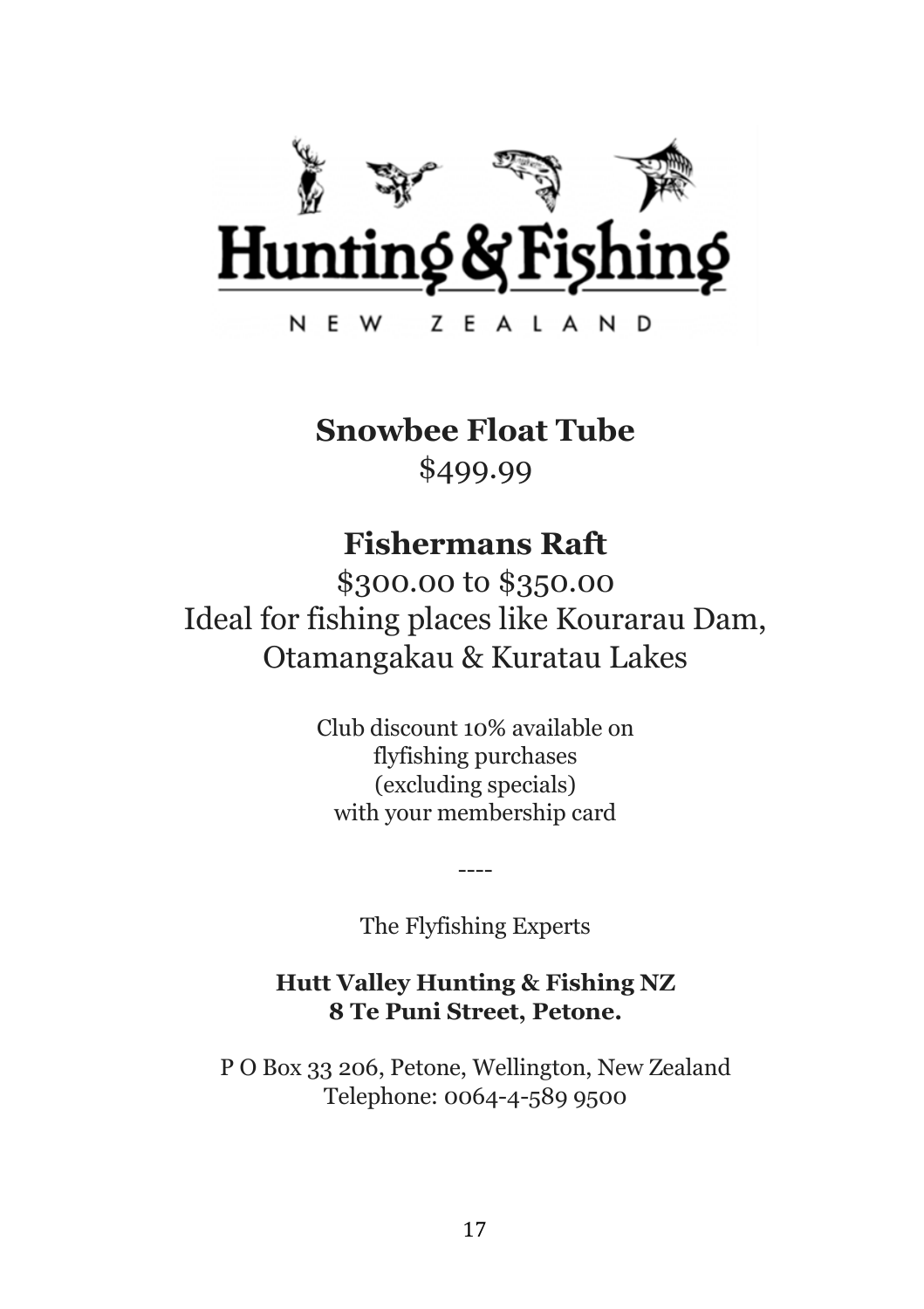## **ON-STREAM DAY**

#### **Next onstream day –** Saturday 30 April

The March On-Stream Day will be on the Hutt River. Onstream days are opportunities for members who are new to flyfishing to learn from an experienced angler. It is your responsibility to have a current NZ sports fishing licence. These can be purchased from Hunting & Fishing, 444 Cuba St Alicetown, or online from Fish & Game. Contact Strato (386-3740) before 9pm on the Wednesday prior to get details of where to meet. Limited numbers can be accommodated and acceptance will be on a first come first served basis

## **USEFUL LINKS**

For a list of useful links including licences, river flow levels, weather sites and organisations please visit the club website. https://wellingtonflyfishers.org/links

## **CLUB MEETING VENUE**

Tararua Tramping Club rooms - 4 Moncrieff St, Mount Victoria, Wellington. For a detailed map and instructions on getting there please visit the club website https://wellingtonflyfishers.org/club-meetings/

## **NEWSLETTER CONTRIBUTIONS**

Please visit the Website for details relating to newsletter submissions https://wellingtonflyfishers.org/newsletter/

## **COMMITTEE MEETING**

6 pm, second Monday every month. For additional details please see the club website http://wellingtonflyfishers.org.nz/committee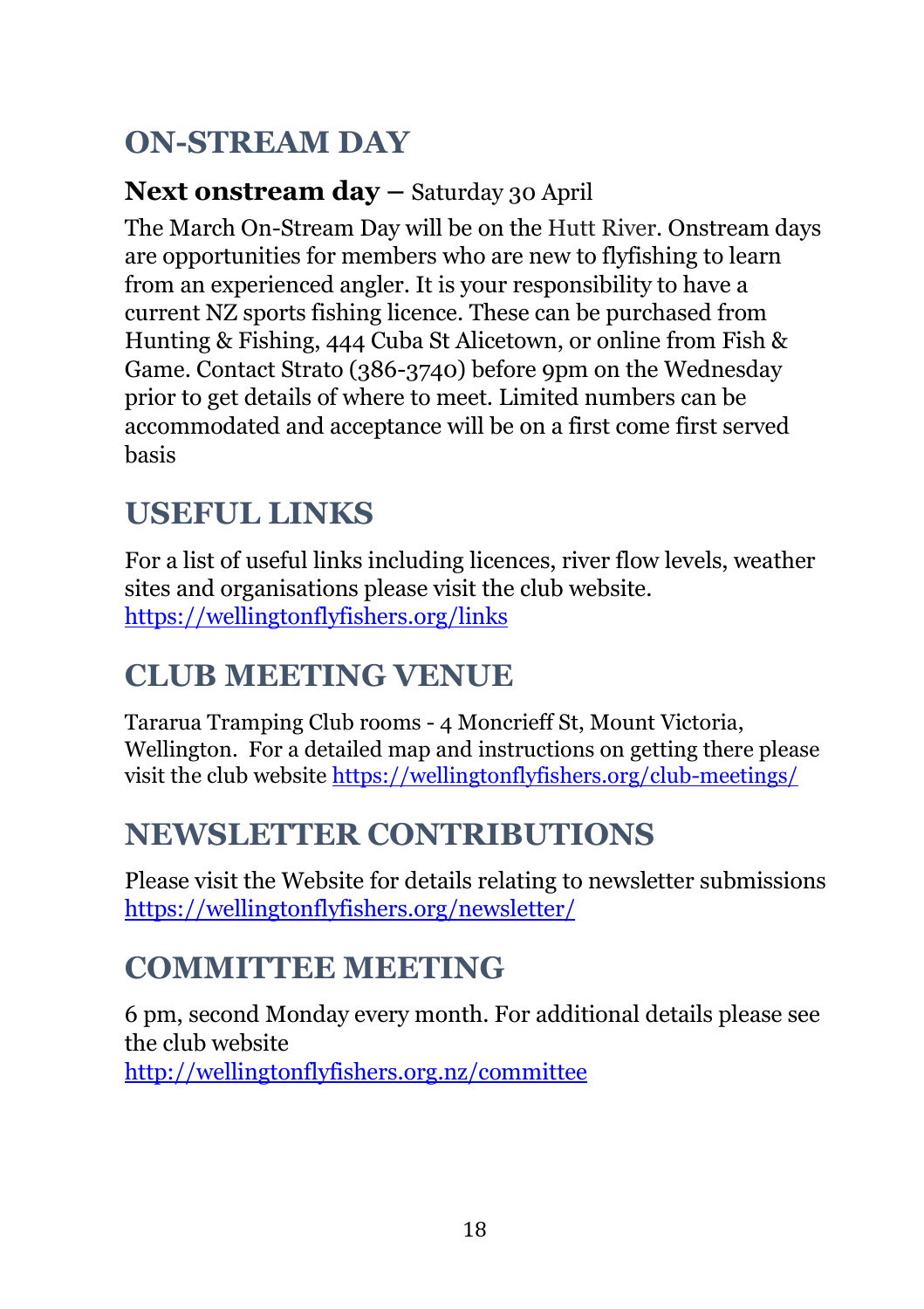## **HELPDESK**

Helpdesk is an opportunity for those attending club meetings to have their questions answered. This is a chance for newer members to have fly fishing mysteries unravelled. Tying techniques and problems, rigs, knots, fly selection, issues, casting, how to and where to go. Bring your problems and try the Helpdesk out.

### **WEBSITE**

The club website and facebook pages provide online information, contact details and useful inks. http://wellingtonflyfishers.org.nz

#### **CLUB MEMBERSHIP**

To join the club: collect a form at a club meeting; download a copy from the club website; or phone a committee member. Mail the completed form to PO Box 9236, Te Aro, Wellington, or hand it in at the next meeting with your subscription and joining fee.

**Meetings** are held at 7.30 pm on the first Monday of every month except January at the Tararua Tramping Club rooms, 4 Moncreiff Street, Mt. Victoria, Wellington.

**Tight Lines**, the club newsletter is published monthly, except January, and is also available to club members via email as a pdf – contact the editor to be added to the distribution list.

#### **FEES 1 APRIL 2021 - 31 MARCH 2022**

| Full member or<br>family membership   membership   fee | Junior  |      | Joining   Overseas Newsletter<br>(Email only) |
|--------------------------------------------------------|---------|------|-----------------------------------------------|
| \$35                                                   | no fee. | \$10 | \$35                                          |

**Enquiries wellingtonflyfishersclub@gmail.com**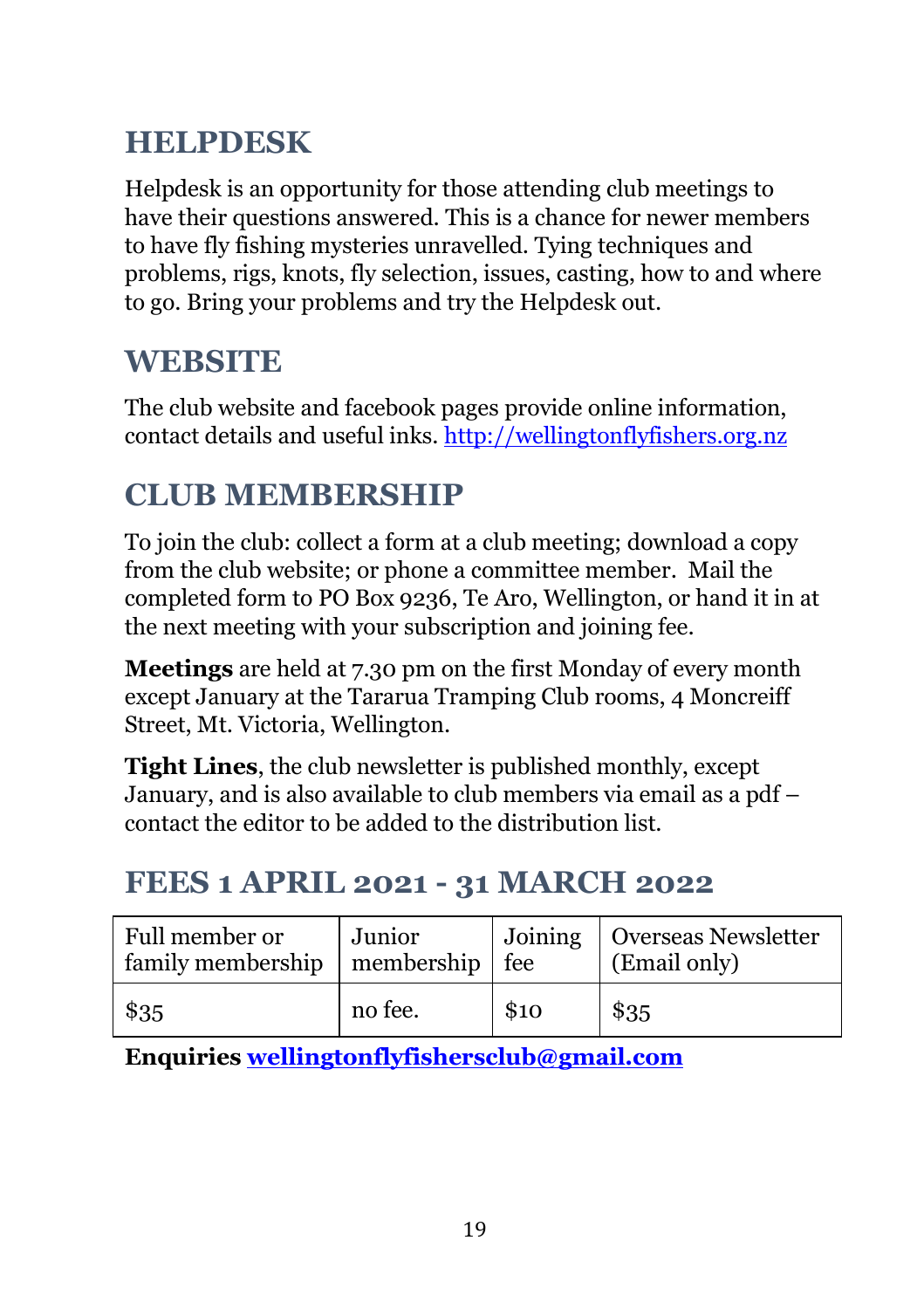## **RECEIVE THE NEWSLETTER VIA EMAIL**

As a club member you should receive a copy of the club newsletter via email if you are not receiving club emails please see the website for details. https://wellingtonflyfishers.org/newsletter/

#### **CLUB MISSION**

To establish, maintain and conduct a club for the encouragement and promotion of flyfishing and all activities pertaining thereto.

#### **COMMITTEE**

| Paul Baker               | 970 2595     |
|--------------------------|--------------|
| Strato Cotsilinis        | 386 3740     |
| John Gamble              | 027 517 5825 |
| Heather Millar           | 386 3049     |
| Carmen Cotsilinis        | 386 3740     |
| Linda Brown              | 027 230 4770 |
| Warren Horne             | 386 3049     |
| Scott Garelli            | 021 325 032  |
| <b>Suzy Lang</b>         |              |
| <b>Strato Cotsilinis</b> | 386 3740     |
| Hal Levine               | 027 4200 482 |
| Strato Cotsilinis        | 386 3740     |
| Paul Baker               | 970 2595     |
| Peter Buxton             | 472 3456     |
|                          |              |